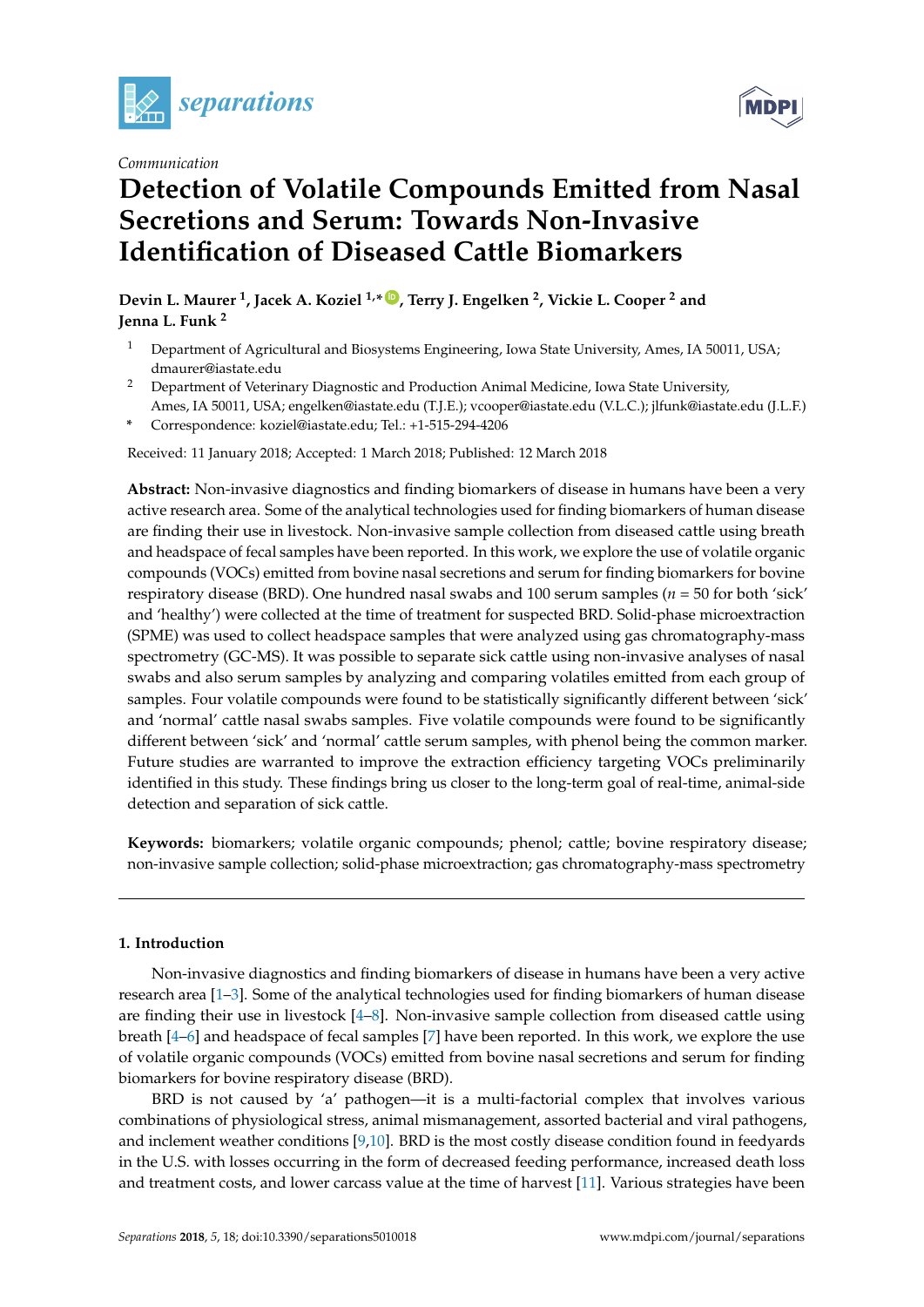utilized to mitigate the losses associated with BRD with varying results [\[9](#page-6-6)[,12\]](#page-6-9). Vaccination strategies have been combined with antibiotic therapy to minimize pathogen exposure and spread within groups of calves. Improved nutritional practices have attempted to optimize feed efficiency while minimizing the metabolic effects of sub-acute acidosis. Even with these advancements, the feedlot industry in the U.S. continues to see only marginal improvement in the overall morbidity and mortality levels due to BRD.

Recently, interest has grown in the identification of metabolic markers for various disease conditions in cattle using metabolomics. Metabolomics (proteomics) is the study of either primary or secondary metabolites of a biological system and their changes to better understand system responses to disease and other influences or manipulations on that biological system [\[13,](#page-6-10)[14\]](#page-6-11). Body fluids are composed of various electrolytes, hormones, and especially its proteome that may contain information about feeding status, nutritional requirement, and adaptations to diet and environment, and also about the health status of the animal. Biological fluids, oral fluids, serum, and plasma can be harvested and analyzed to map changes to cellular biology to better understand the effect that outside factors have on a biological system.

A recent review of the relative strengths and weaknesses of the main proteomic techniques used in human and animal studies is published [\[13\]](#page-6-10). These techniques included liquid or gas chromatography-mass spectrometry (GC-MS), matrix-assisted laser desorption ionization-time of flight mass spectrometry (MALDI-TOF/MS), and nuclear magnetic resonance (NMR). GC-MS gives the best overall view of primary metabolism in a biological system. The majority of metabolites found in the GC-MS data are lower molecular weight, primary metabolites, and those from core metabolic processes including amino acid metabolism, fatty acid metabolism, tricarboxylic acid (TCA) cycle, and glycolysis.

Saliva has been widely used in swine as a diagnostic sample to monitor disease status and metabolic state [\[14\]](#page-6-11). Metabolomic studies involving cattle have utilized milk, rumen fluid, urine, serum, and plasma to evaluate the presence of ketosis, heat stress, odor generation, feed digestion, and transition time in dairy cattle [\[15](#page-6-12)[–19\]](#page-7-0). One study focused on differences in metabolomic profiles between young dairy calves with acute bronchopneumonia and normal contemporaries [\[20\]](#page-7-1). Plasma was collected from these calves and NMR was utilized to detect differences between the two groups. These groups had two distinctly different and distinguishable metabolic fingerprints using both water soluble and lipid extracts. Alterations in various metabolites were meaningful for pathogenic mechanisms of calf bronchopneumonia.

Since this type of profiling study had yet to be performed in a feedlot environment in the U.S., this research aimed to evaluate metabolomic profiles from nasal secretions and serum between healthy calves and those affected with acute BRD. The main objective of this research was to identify 'sick' and 'normal' (healthy) cattle using headspace analyses of (1) nasal swabs and (2) serum samples for volatile compounds with GC-MS. Our working hypothesis was that headspace gases of nasal swabs, and serum samples have the distinct signature of VOCs between cattle diagnosed as sick and healthy.

#### **2. Materials and Methods**

#### *2.1. Sample Collection*

A total 200 samples from cattle (i.e., 100 nasal swab and 100 serum; *n* = 50 for both 'sick' and 'healthy' of each) were collected at the time of treatment for suspected BRD. Cattle were identified in pen as morbid if they showed signs such as depression, reduced rumen fill, increased respiratory effort, and/or discharge from the eyes and nose. Cattle identified as morbid (sick) were pulled from the pen and taken to the treatment chute for further evaluation. Once in the chute, a rectal temperature was taken by an M700 thermometer (GLA Agricultural Electronics, San Luis Obispo, CA, USA) and a lung score was assessed by a veterinary stethoscope (Whisper, Plymouth, MN, USA). Cattle with a rectal temperature of greater than or equal to 40  $\degree$ C (104 F) and a lung score greater than or equal to 2 (on a five-point scale) were deemed 'sick' and were used for sample collection. Setup for sample collection is shown in Figure S1 (Supplementary Material).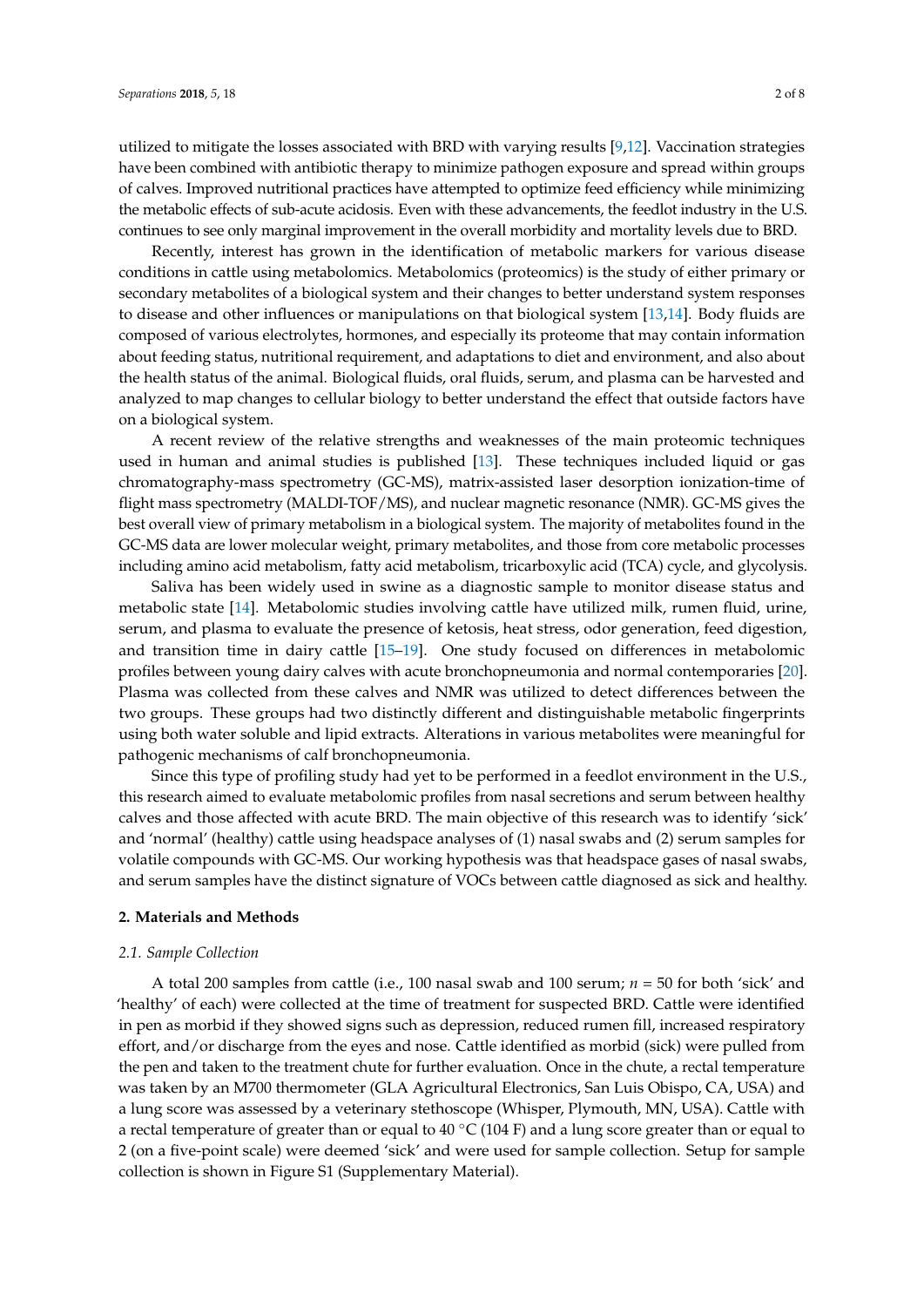Nasal secretions were collected by using a facial tissue grasped within a hemostat to swab the inside of one nostril (Figure S2). The tissue was then placed inside of a 35 mL syringe and the liquid squeezed from the tissue by depressing the plunger. Small aliquot of liquid (0.25 mL) from the tissue was collected into a clean 10 mL vial. Hemostats were washed in distilled water and then 75% isopropyl alcohol between each calf that was sampled. Blood was collected from the tail vein via needle and syringe (Figure S3). Blood was then immediately transferred into a 10 mL serum blood collection vacutainer (BD Vacutainer, Franklin Lakes, NJ, USA). Serum vacutainers were centrifuged no longer than 30 min after collection. After centrifuge, serum was poured away from the clot and into clean 10 mL vials. The 10 mL vials with samples were used later for headspace solid-phase microextraction (SPME). Samples were placed in dry ice immediately after processing chute-side. At the end of each sample collection day, all samples were placed into a freezer and maintained between −66 and −71 °C. Samples remained in the freezer until they were analyzed.

Samples from 'healthy' cattle were collected from a random sample of cattle receiving their terminal growth implant. Nasal secretions and blood from 'healthy' cattle were collected, processed, and stored in the same manner as nasal secretions and blood from the 'sick' cattle.

#### *2.2. Volatile Organic Compounds*

Chemical analyses of nasal secretion and serum samples were completed using the multidimensional gas chromatograph–mass spectrometer–olfactometer (MDGC-MS-O) system (no multidimensional mode was used or olfactometry was performed for this research). A two cm 50/30 µm DVB/Carboxen/PDMS (57348-U, Supelco, Bellefonte, PA, USA) SPME fiber was used for all samples to extract and pre-concentrate volatile organic compounds (VOCs) from samples. Samples were collected by headspace extraction with SPME. The SPME procedure was performed with a robotic CTC Combi PAL™ LEAP GC autosampler (LEAP Technologies, part of Trajan Family, Inc., Carrboro, NC, USA) equipped with a heated agitator. For each sample, the automated sequence started by transferring the headspace vial to the agitator, set to 37 ◦C, and the vial was equilibrated at this temperature for 10 min with 250 rpm agitation. The equilibration was followed by exposing the SPME fiber to the headspace of the vial for 45 min while agitating at 250 rpm. After the exposition period, the SPME fiber with extracted odorants was immediately inserted into the 250 ◦C GC injector for 2 min for thermal desorption, sample introduction, odorant separation, and analysis [\[7\]](#page-6-5).

The MDGC-MS-O (Microanalytics, a part of Volatile Analysis Corporation, Round Rock, TX, USA) was equipped with two columns connected in series. The non-polar pre-column was 30 m, 0.53 mm i.d.; film thickness, 0.50 µm with 5% phenyl polysilphenylene siloxane stationary phase (SGE BPX-5) and operated with constant pressure mode at 11.2 psi (0.76 atm). The polar analytical column was a 30 m × 0.53 mm bonded polyethylene glycol (PEG) embedded in a synthetic glass (SGE SolGel-Wax) at a film thickness of 0.50 µm. System automation and data acquisition software were MultiTraxTM V. 10.1 (Microanalytics® A part of Volatile Analysis Corporation, Round Rock, TX, USA) and ChemStation™ (Agilent Technologies, Santa Clara, CA, USA). The general GC run parameters used were as follows: injector, 250 ◦C; column, 40 ◦C initial, 3 min hold, 7 ◦C/min ramp to 240 ◦C final, 8.43 min hold; carrier gas, UHP-grade helium (99.999%). The GC was operated in a constant pressure mode where the mid-point pressure—i.e., the pressure between pre-column and analytical column—was always at 5.7 psi (0.39 atm) and the heart-cut sweep pressure was 5.0 psi. The MS full scan range was 34 to 350 *m*/*z*. The quadrupole MS was set to electron ionization (EI) mode with ionization energy of 70 eV. MS tuning was performed using the default autotune setting using perfluorotributylamine (PFTBA) daily.

# *2.3. Statistical Analyses*

The standard least squares in a REML method, in JMP System (version Pro 12, SAS Institute, Inc., Cary, NC, USA) was used to analyze the data and determine the p-values. A significance level of 0.05 was used as the cut off for statistical significance.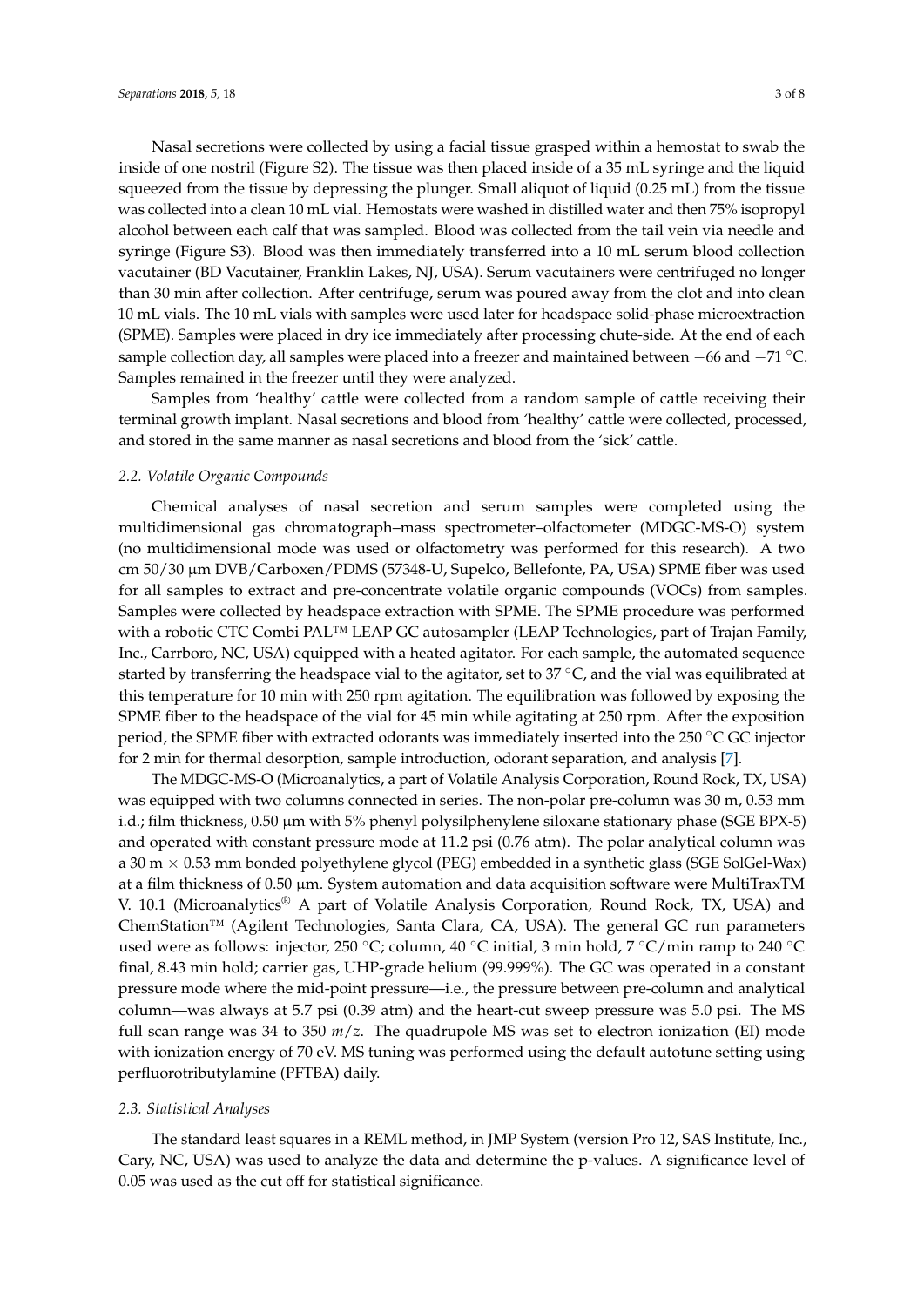#### **3. Results**

#### *3.1. Cattle Nasal Swabs* **3. Results**

<span id="page-3-0"></span>Figure [1](#page-3-0) shows the comparison of averaged chromatograms of headspace over ( $n = 50$  and  $n = 50$ ) nasal swab samples from 'sick' and 'healthy' cattle. The difference (shown in red) illustrates the preliminary separation of disease markers. preliminary separation of disease markers. 50) nasal swab samples from 'sick' and 'healthy' cattle. The difference (shown in red) illustrates the



**Figure 1.** Comparison of averaged 'sick' and 'healthy' cattle nasal swab samples. The gray is the **Figure 1.** Comparison of averaged 'sick' and 'healthy' cattle nasal swab samples. The gray is the possible background contributed by the tissues used. The black is the average of all 50 'healthy' cattle possible background contributed by the tissues used. The black is the average of all 50 'healthy' cattle  $\mathbb{E}$  samples. The blue is the average of all  $\mathbb{E}0$  (city) cattle samples. The red is the standard deviation samples. The blue is the average of all 50 'sick' cattle samples. The red is the standard deviation between the 'sick' and the 'healthy' cattle samples (to visualize the presence of probable markers).

samples (*p* = 0.001, *p* < 0.0001, *p* < 0.0001 and *p* = 0.0358, respectively). It is remarkable to note that Compounds <mark>1–4</mark> are significantly different (peak areas) between the 'sick' and 'healthy' cattle samples ( $p = 0.001$ ,  $p < 0.0001$ ,  $p < 0.0001$  and  $p = 0.0358$ , respectively). It is remarkable to note that statistical differences were obtained considering the complexity of nasal secretions and possible confounding compounds. Table [1](#page-3-1) shows a summary of the preliminary ID of compounds, CG column  $t_{\text{ref}}$  connected in series, it is different to use a routine Kovats index system to function to further improvement to function  $\mathbb{R}^n$ retention time, spectral match and the top five most intense ions. Phenol and *p*-cresol were identified also using match with neat standards for these compounds. Since the multidimensional GC-MS has the quality of preliminary identification. Thus, the top five ions distribution carries the useful spectral **n** for future comparisons. More resear **Cattle Healthy**  information for future comparisons. More research is warranted to confirm these findings. two columns connected in series, it is difficult to use a routine Kovats index system to further improve

| Table 1. Preliminary compound identification for markers in nasal swab samples (Figure 1). |  |  |
|--------------------------------------------------------------------------------------------|--|--|
|                                                                                            |  |  |

<span id="page-3-1"></span>

| Compound#  | Preliminary<br>ID | Column<br><b>Retention Time</b><br>(min) | <b>Sick Cattle</b><br>Peak Area<br>(a.u.) | Healthy<br>Cattle Peak<br>Area (a.u.) | Confirmed<br>RT with<br>standard | Spectral<br>Match $(\%)$ | Top Five Ion<br>Distribution,<br>Ion $(\%)$               |
|------------|-------------------|------------------------------------------|-------------------------------------------|---------------------------------------|----------------------------------|--------------------------|-----------------------------------------------------------|
| Compound 1 | Phenol            | 22.10                                    | 91,300<br>$(\pm 44, 100)$                 | 145,000<br>$(\pm 89,700)$             | yes                              | 62                       | 94(100), 65(37),<br>$66(33)$ , $39(31)$ ,<br>40(21)       |
| Compound 2 | Benzothiazole     | 22.61                                    | 120,000<br>$(\pm 121,000)$                | 378,000<br>$(\pm 157,000)$            | no                               | 78                       | $135(100)$ ,<br>$108(32)$ , 69(17),<br>44(10), 63(10)     |
| Compound 3 | $p$ -Cresol       | 23.3                                     | 190.000<br>$(\pm 128,000)$                | 340,000<br>$(\pm 187,000)$            | yes                              | 57                       | $108(100)$ ,<br>$107(89)$ , 77 $(59)$ ,<br>79(30), 41(23) |
| Compound 4 | 5-Octadecenal     | 27.80                                    | 33.100<br>$(\pm 39,900)$                  | 64,100<br>$(\pm 90,400)$              | no                               | 56                       | $55(100)$ , $41(46)$ ,<br>73(44), 97(37),<br>84(35)       |

Note: values in parantheses are standard deviations.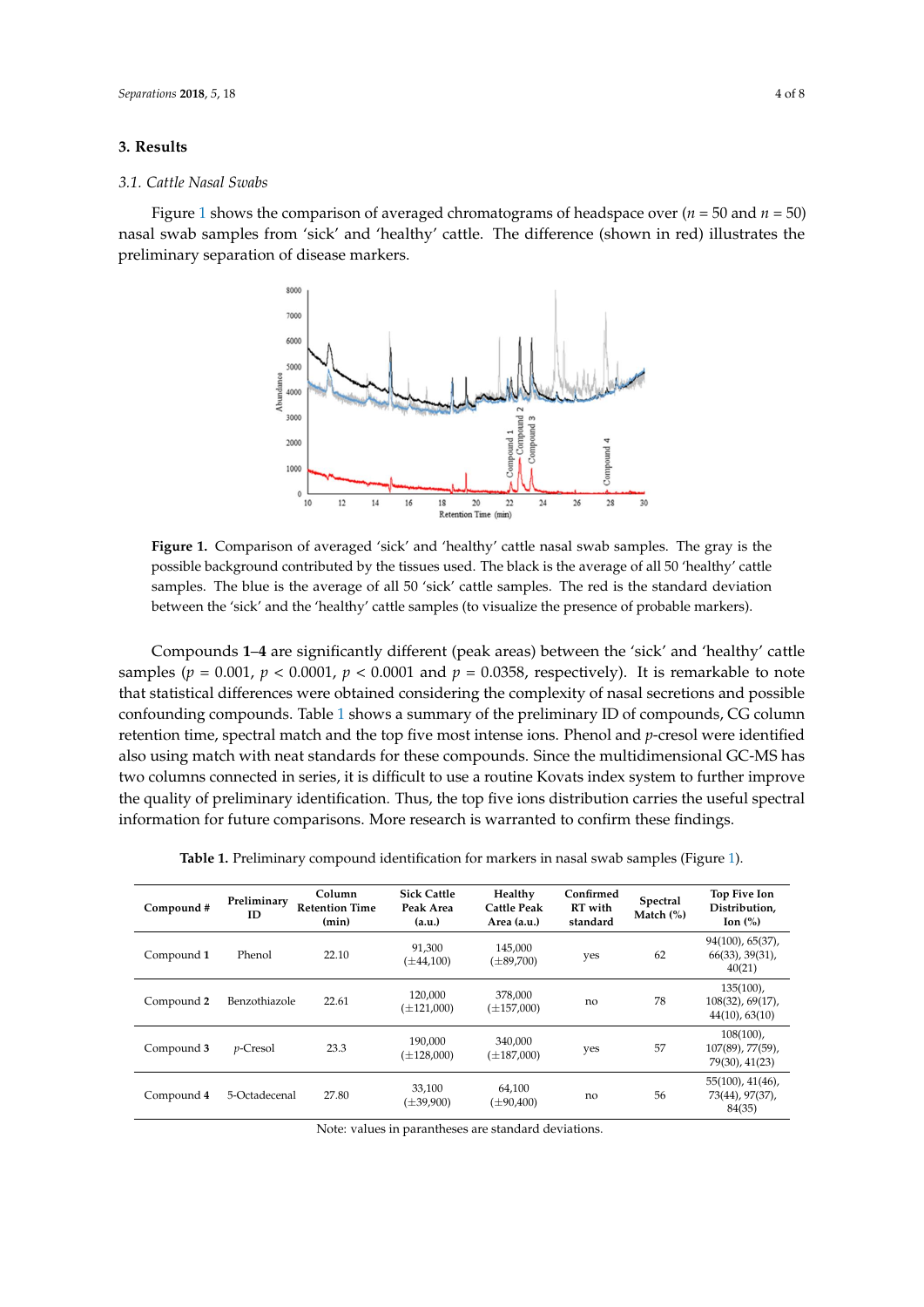#### *3.2. Cattle Serum*

<span id="page-4-0"></span>Figure [2](#page-4-0) shows the comparison of averaged chromatograms of headspace over ( $n = 50$  and  $n = 50$ ) serum samples from 'sick' and 'healthy' cattle. The difference (shown in red) illustrates the preliminary separation of disease markers. spress from sick and 'healthy' cattle. The difference (shown in red) indicatates the  $\gamma$ 



**Figure 2.** Comparison of averaged 'sick' and 'healthy' cattle serum samples. The black is the average **Figure 2.** Comparison of averaged 'sick' and 'healthy' cattle serum samples. The black is the average of all 50 'healthy' cattle samples. The blue is the average of all 50 'sick' cattle samples. The red is the of all 50 'healthy' cattle samples. The blue is the average of all 50 'sick' cattle samples. The red is the standard deviation between the 'sick' and the 'normal' cattle samples (to visualize the presence of probable markers). probable markers).

Compounds 1–5 are significantly different (peak areas) between the 'sick' and 'healthy' cattle pour statistical differences were obtained considered consideration of services were obtained to the complexity of services of services of services of services of services of services of services of services of services of samples ( $p = 0.0268$ ,  $p < 0.0033$ ,  $p < 0.0326$ ,  $p = 0.0049$ , and  $p = 0.0266$  respectively). It is remarkable to note that statistical differences were obtained considering the complexity of serum and possible confounding compounds. Table 2 shows a summary of the preliminary ID of compounds, CG column retention time, spectral match, and the top five most intense ions. Phenol was positively identified with the column retention time match to its neat standard. Phenol was one common marker compound between headspace of nasal swabs and serum samples.

<span id="page-4-1"></span>

| Compound#  | Preliminary<br>ID          | Column<br><b>Retention Time</b><br>(min) | <b>Sick Cattle</b><br>Peak Area<br>(a.u.) | Healthy<br><b>Cattle Peak</b><br>Area (a.u.) | Confirmed<br><b>RT</b> with<br>Standard | Spectral<br>Match<br>(%) | Top Five Ion<br>Distribution,<br>Ion $(\%)$            |
|------------|----------------------------|------------------------------------------|-------------------------------------------|----------------------------------------------|-----------------------------------------|--------------------------|--------------------------------------------------------|
| Compound 1 | 9-Hexyl-heptadecane, 17.15 |                                          | 40,200<br>$(\pm 44, 200)$                 | 25,400<br>$(\pm 22,000)$                     | no                                      | 49                       | 57(100), 43(89),<br>$45(69)$ , $71(36)$ ,<br>41(31)    |
| Compound 2 | Phenol                     | 22.10                                    | 63,000<br>$(\pm 52,500)$                  | 38,400<br>$(\pm 32,900)$                     | yes                                     | 49                       | 94(100), 65(31),<br>$66(27)$ , 39 $(23)$ ,<br>40(22)   |
| Compound 3 | Isolongifolene             | 23.05                                    | 53,400<br>$(\pm 38,000)$                  | 36,800<br>$(\pm 27,300)$                     | no                                      | 50                       | $159(100)$ , $55(41)$ ,<br>145(34), 202(29),<br>43(27) |
| Compound 4 | Diphenyl<br>ether          | 24.72                                    | 71,800<br>$(\pm 81,300)$                  | 31,400<br>$(\pm 42,900)$                     | no                                      | 57                       | $170(100)$ ,<br>$141(63)$ , 51(52),<br>77(45), 44(44)  |
| Compound 5 | $TMC$ <sup>1</sup>         | 25.60                                    | 43,700<br>$(\pm 27,900)$                  | 33,500<br>$(\pm 20,400)$                     | no                                      | 51                       | $68(100)$ , $67(87)$ ,<br>189(52), 207(41),<br>93(40)  |

**2.** Preliminary compound identification for markers in **Table 2.** Preliminary compound identification for markers in cattle serum samples (Figure [2\)](#page-4-0).

**Sick Cattle** 

Note: <sup>1</sup> 1,5,9-trimethyl-1,5,9-cyclododecatriene; values in parentheses are standard deviations.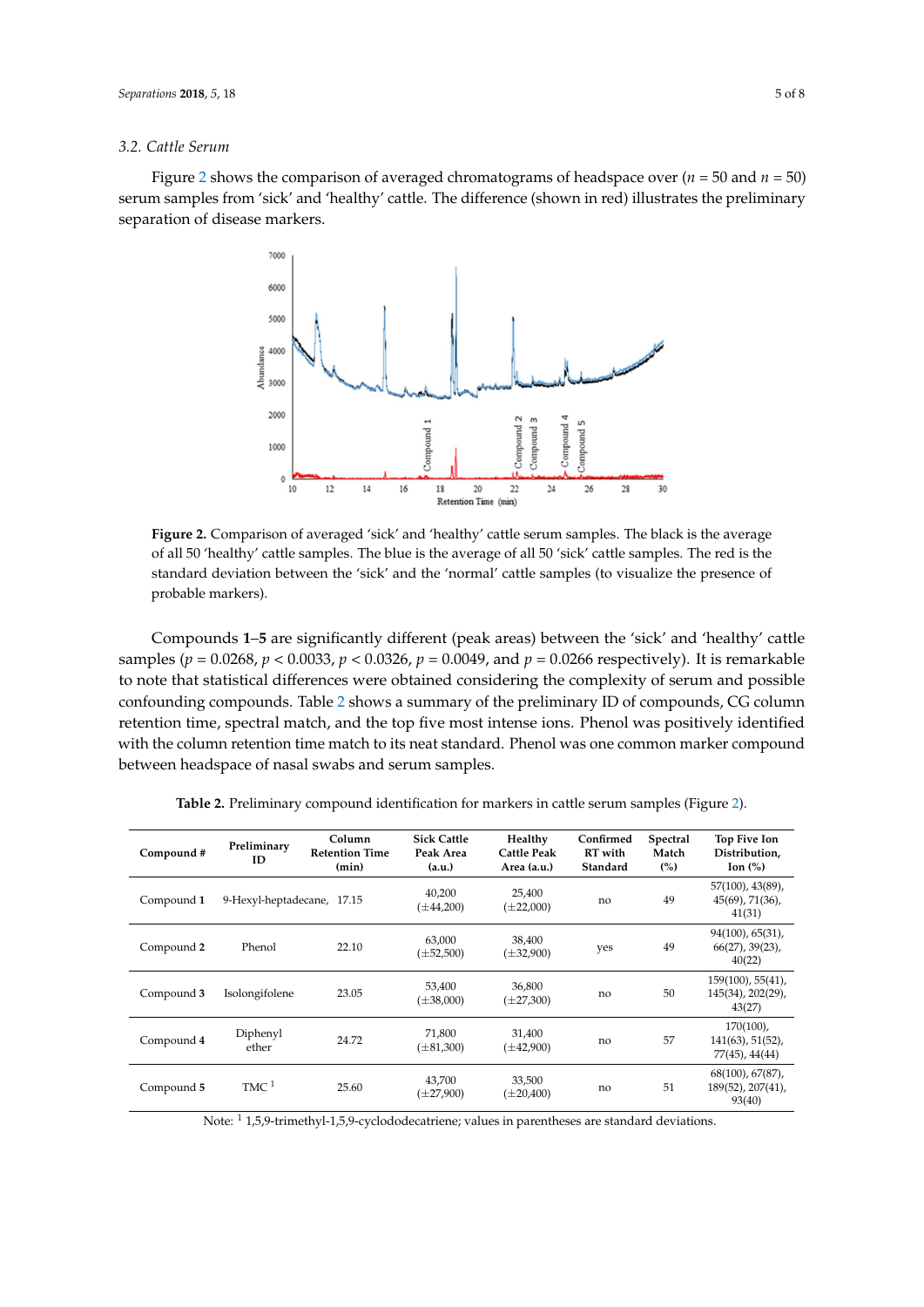## **4. Discussion**

Similar to earlier studies [\[4,](#page-6-2)[5,](#page-6-13)[7,](#page-6-5)[8\]](#page-6-3), the headspace SPME-GC-MS sampling, sample preparation, and analysis have shown to be useful in elucidating statistically significant differences in compound profiles from 'sick' and 'healthy' cattle. The same approach was used to study marking fluids of wild cats and plant-insect interactions [\[21](#page-7-2)[–23\]](#page-7-3). Volatile organic compounds that are feasible to extract, separate and detect via relatively simple headspace SPME extraction followed by analyses using GC-MS can provide an initial glance for identifying the scope of biomarker candidates emitted from both cattle nasal swabs and serum samples. Preliminary markers in both types of samples were different except phenol which was expected considering animal metabolism and therefore expressions of compounds in different media. Future studies are warranted to improve further the extraction efficiency targeting VOCs that were preliminarily identified in this study, including identification and quantification. Research towards real-time detection of selected VOCs using portable, field-ready for animal-side capable (e.g., maximum 30 s to 5 min long cattle retention/processing in feedlot chute), and minimally invasive sampling methods is warranted.

The phenolic compounds (phenol and *p*-cresol) identified in the both nasal secretions and serum could simply represent the presence of the parent compound [\[24–](#page-7-4)[28\]](#page-7-5). These compounds may be directly produced by certain gastrointestinal bacteria via the metabolism of tyrosine, associated with kidney failure, protein breakdown, or fatty liver disease. It is of interest to note that creatinine, which is commonly used to in cattle to evaluate muscle catabolism also is a phenolic compound. Diphenyl ether could also be included in this group as this compound may be produced from phenol ethers. It is possible that there are multiple other phenolic compounds that went undetected or the assay was not sensitive enough to differentiate between metabolites within this family.

Other metabolites identified in this research appear to be more distinct in their identification and action. 5-Octadecenal is a fatty aldehyde lipid molecule that can be ingested with grain diets and has the potential to serve as an energy source [\[24](#page-7-4)[–26\]](#page-7-6). It has also been utilized as an estrus biomarker in buffalo [\[29\]](#page-7-7). TMC is an endogenous biomarker that is produced in the biosynthesis of steroids, cell signaling, membrane stabilization, and energy metabolism [\[24–](#page-7-4)[26\]](#page-7-6). Benzothiazole can be found in cranberries and persimmons and has multiple physiological properties [\[24–](#page-7-4)[26\]](#page-7-6). There is evidence to support that this compound may be produced by rumen bacteria. It is also closely related structurally to the benzimidazoles which is a class of anthelmintics commonly used in cattle. However, some caution must be used when evaluating these compounds within human-based libraries such as the HMBD (human metabolome database).

## **5. Conclusions**

Four volatile compounds were found to be significantly different between 'sick' and 'healthy' cattle nasal swabs samples. Five volatile compounds were found to be significantly different between 'sick' and 'healthy' cattle serum samples. Phenol was identified as the only common compound between the two types of samples. Future work would include verifying compound identifications, quantification, and development of methods for rapid, animal-side VOC detection that could be used for diagnostics.

**Supplementary Materials:** The following are available online at [www.mdpi.com/2297-8739/5/1/18/s1:](www.mdpi.com/2297-8739/5/1/18/s1) Figure S1. Set up for nasal swabs and serum sample collection. Figure S2. Nasal swab collection tools. Figure S3. Blood collection from the tail vein.

**Acknowledgments:** This research was partially supported by the Iowa Agriculture and Home Economics Experiment Station, Ames, Iowa. Project no. IOW05400 (Animal Production Systems: Synthesis of Methods to Determine Triple Bottom Line Sustainability from Findings of Reductionist Research) is sponsored by Hatch Act and State of Iowa funds. This research was also partially supported by Boehringer Ingelheim Animal Health, Duluth, GA, USA).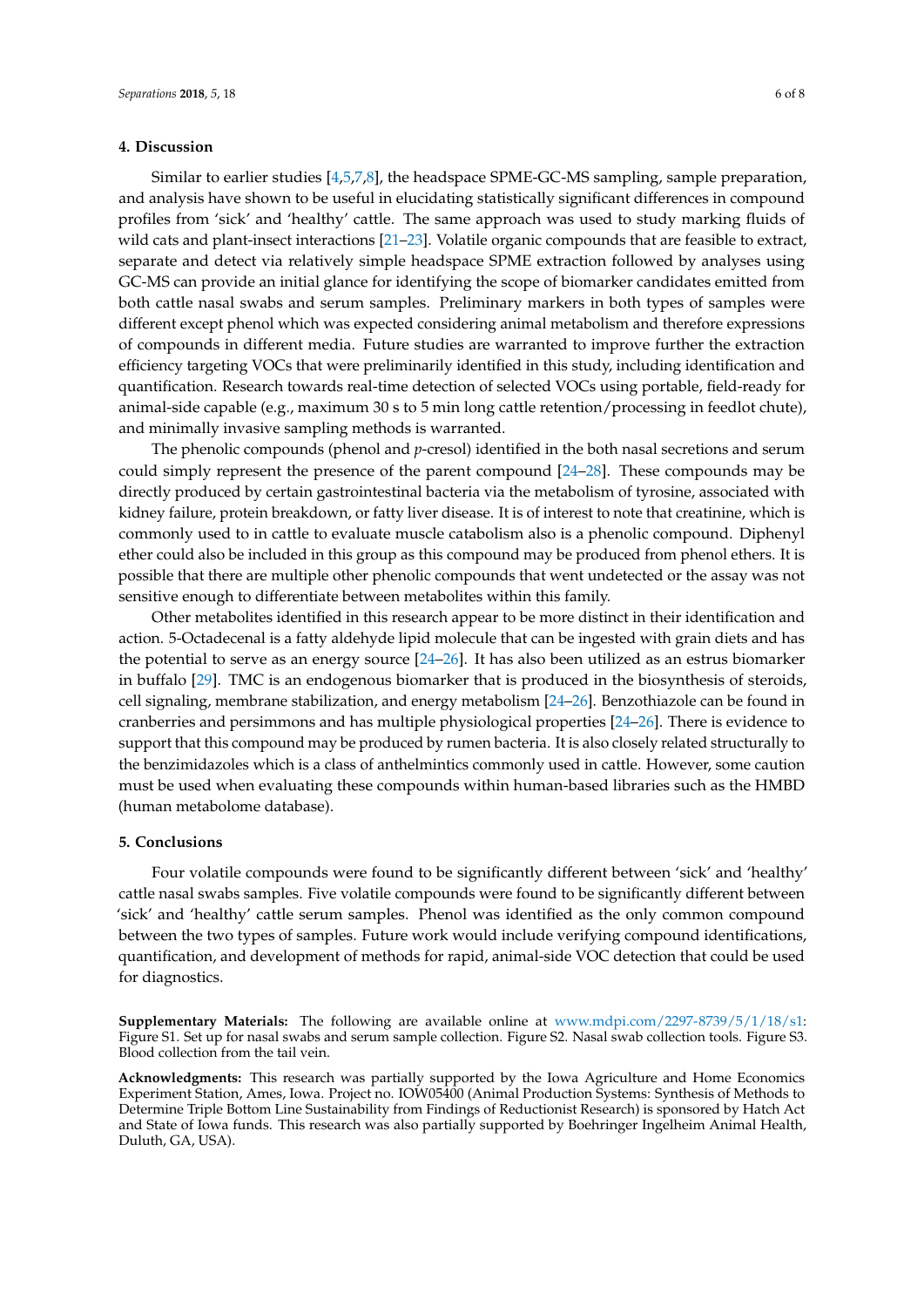**Author Contributions:** D.L.M., J.A.K., T.J.E., and V.L.C. conceived and designed the experiments; T.J.E. and J.L.F. performed the experiments; D.L.M. and J.A.K. analyzed the data; T.J.E., J.A.K., and V.L.C. contributed reagents/materials/analysis tools; D.L.M., J.A.K., T.J.E., J.L.F., and V.L.C. wrote the paper.

**Conflicts of Interest:** The authors declare no conflict of interest. The founding sponsors had no role in the design of the study; in the collection, analyses, or interpretation of data; in the writing of the manuscript, or in the decision to publish the results.

## **References**

- <span id="page-6-0"></span>1. Wang, A.; Wang, C.P.; Tu, M.; Wong, D.T. Oral Biofluid Biomarker Research: Current Status and Emerging Frontiers. *Diagnostics* **2016**, *6*, 45. [\[CrossRef\]](http://dx.doi.org/10.3390/diagnostics6040045) [\[PubMed\]](http://www.ncbi.nlm.nih.gov/pubmed/27999326)
- 2. Majem, B.; Rigau, M.; Reventós, J.; Wong, D.T. Non-Coding RNAs in Saliva: Emerging Biomarkers for Molecular Diagnostics. *Int. J. Mol. Sci.* **2015**, *16*, 8676–8698. [\[CrossRef\]](http://dx.doi.org/10.3390/ijms16048676) [\[PubMed\]](http://www.ncbi.nlm.nih.gov/pubmed/25898412)
- <span id="page-6-1"></span>3. Rapado-González, Ó.; Majem, B.; Muinelo-Romay, L.; López-López, R.; Suarez-Cunqueiro, M.M. Cancer Salivary Biomarkers for Tumours Distant to the Oral Cavity. *Int. J. Mol. Sci.* **2016**, *17*, 1531. [\[CrossRef\]](http://dx.doi.org/10.3390/ijms17091531) [\[PubMed\]](http://www.ncbi.nlm.nih.gov/pubmed/27626410)
- <span id="page-6-2"></span>4. Spinhirne, P.J.; Koziel, J.A.; Chirase, N. Sampling and analysis of VOCs in bovine breath using solid-phase microextraction and gas chromatography-mass spectrometry. *J. Chrom. A* **2004**, *1025*, 63–69. [\[CrossRef\]](http://dx.doi.org/10.1016/j.chroma.2003.08.062)
- <span id="page-6-13"></span>5. Spinhirne, P.J.; Koziel, J.A.; Chirase, N. A device for noninvasive on-site sampling of cattle breath with solid phase microextraction. *Biosyst. Eng.* **2003**, *84*, 239–246. [\[CrossRef\]](http://dx.doi.org/10.1016/S1537-5110(02)00240-4)
- <span id="page-6-4"></span>6. Ellis, C.K.; Stahl, R.S.; Nol, P.; Waters, W.R.; Palmer, M.V.; Rhyan, J.C.; VerCauteren, K.C.; McCollum, M.; Salman, M.D. A Pilot Study Exploring the Use of Breath Analysis to Differentiate Healthy Cattle from Cattle Experimentally Infected with *Mycobacterium bovis*. *PLoS ONE* **2014**, *9*, e89280. [\[CrossRef\]](http://dx.doi.org/10.1371/journal.pone.0089280) [\[PubMed\]](http://www.ncbi.nlm.nih.gov/pubmed/24586655)
- <span id="page-6-5"></span>7. Ellis, C.K.; Rice, S.; Maurer, D.; Stahl, R.; Waters, W.R.; Palmer, M.V.; Nol, P.; Rhyan, J.C.; VerCauteren, K.C.; Koziel, J.A. Use of fecal volatile organic compound analysis to discriminate between non-vaccinated and BCG—Vaccinated cattle prior to and after *Mycobacterium bovis* challenge. *PLoS ONE* **2017**, *12*, e0179914. [\[CrossRef\]](http://dx.doi.org/10.1371/journal.pone.0179914) [\[PubMed\]](http://www.ncbi.nlm.nih.gov/pubmed/28686691)
- <span id="page-6-3"></span>8. Maurer, D.; Ellis, C.; Thacker, T.; Rice, S.; Koziel, J.A.; VerCauteren, K.C.; Nol, P. Screening of microbial volatile organic compounds for detection of disease in cattle: Development of lab-scale method. *Sci. Rep.* **2018**, under review.
- <span id="page-6-6"></span>9. Smith, R.A. Factors Influencing Bovine Respiratory Disease in Stocker and Feedlot Cattle. In Proceedings of the American Association of Bovine Practitioners Annual Meeting, Albuquerque, NM, USA, 19–21 August 2010; Volume 43, pp. 10–15.
- <span id="page-6-7"></span>10. Griffin, D.D. The monster we don't see: Subclinical BRD in beef cattle. *Anim. Health Res. Rev.* **2014**, *15*, 138–141. [\[CrossRef\]](http://dx.doi.org/10.1017/S1466252314000255) [\[PubMed\]](http://www.ncbi.nlm.nih.gov/pubmed/25497500)
- <span id="page-6-8"></span>11. Busby, D. Tri-County Steer Carcass Futurity Data. In Proceedings of the American Association of Bovine Practitioners Annual Meeting, Albuquerque, NM, USA, 19–21 August 2010; Volume 43, pp. 71–81.
- <span id="page-6-9"></span>12. Reinhardt, C.; Thomson, D.U. Nutrition of Newly Received Feedlot Cattle. *Vet. Clin. North Am. Food Anim. Pract.* **2015**, *31*, 283–294. [\[CrossRef\]](http://dx.doi.org/10.1016/j.cvfa.2015.03.010) [\[PubMed\]](http://www.ncbi.nlm.nih.gov/pubmed/26139193)
- <span id="page-6-10"></span>13. Goldansaz, S.A.; Guo, A.C.; Sajed, T.; Steele, M.A.; Plastow, G.S.; Wishart, D.S. Livestock metabolomics and the livestock metabolome: A systemic review. *PLoS ONE* **2017**, *12*, e0177675. [\[CrossRef\]](http://dx.doi.org/10.1371/journal.pone.0177675) [\[PubMed\]](http://www.ncbi.nlm.nih.gov/pubmed/28531195)
- <span id="page-6-11"></span>14. Lamy, E.; Mau, M. Saliva proteomics as an emerging, non-invasive tool to study livestock physiology, nutrition and diseases. *J. Proteom.* **2012**, *75*, 4251–4258. [\[CrossRef\]](http://dx.doi.org/10.1016/j.jprot.2012.05.007) [\[PubMed\]](http://www.ncbi.nlm.nih.gov/pubmed/22583933)
- <span id="page-6-12"></span>15. Bertram, H.C.; Yde, C.C.; Zhang, X.; Zhang, X.; Kristensen, N.B. Effect of dietary nitrogen content on the urine metabolite profile of dairy cows assessed by nuclear magnetic resonance (NMR)-based metabolomics. *J. Agric. Food Chem.* **2011**, *59*, 12499–12505. [\[CrossRef\]](http://dx.doi.org/10.1021/jf204201f) [\[PubMed\]](http://www.ncbi.nlm.nih.gov/pubmed/22059599)
- 16. Hailemariam, D.; Mandal, R.; Saleem, F.; Dunn, S.M.; Wishart, D.S.; Ametaj, B.N. Identification of predictive biomarkers of disease state in transition dairy cows. *J. Dairy Sci.* **2014**, *97*, 2680–2693. [\[CrossRef\]](http://dx.doi.org/10.3168/jds.2013-6803) [\[PubMed\]](http://www.ncbi.nlm.nih.gov/pubmed/24630653)
- 17. Zhao, S.; Zhao, J.; Bu, D.; Sun, P.; Wang, J.; Dong, Z. Metabolomics analysis reveals large effect of roughage types on rumen microbial metabolic profile in dairy cows. *Lett. Appl. Microbiol.* **2014**, *59*, 79–85. [\[CrossRef\]](http://dx.doi.org/10.1111/lam.12247) [\[PubMed\]](http://www.ncbi.nlm.nih.gov/pubmed/24617926)
- 18. Cai, L.; Koziel, J.A.; Davis, J.; Lo, Y.C.; Xin, H. Characterization of VOCs and odors by in vivo sampling of beef cattle rumen gas using SPME and GC-MS-olfactometry. *Anal. Bioanal. Chem.* **2006**, *386*, 1791–1802. [\[CrossRef\]](http://dx.doi.org/10.1007/s00216-006-0799-1) [\[PubMed\]](http://www.ncbi.nlm.nih.gov/pubmed/17009001)